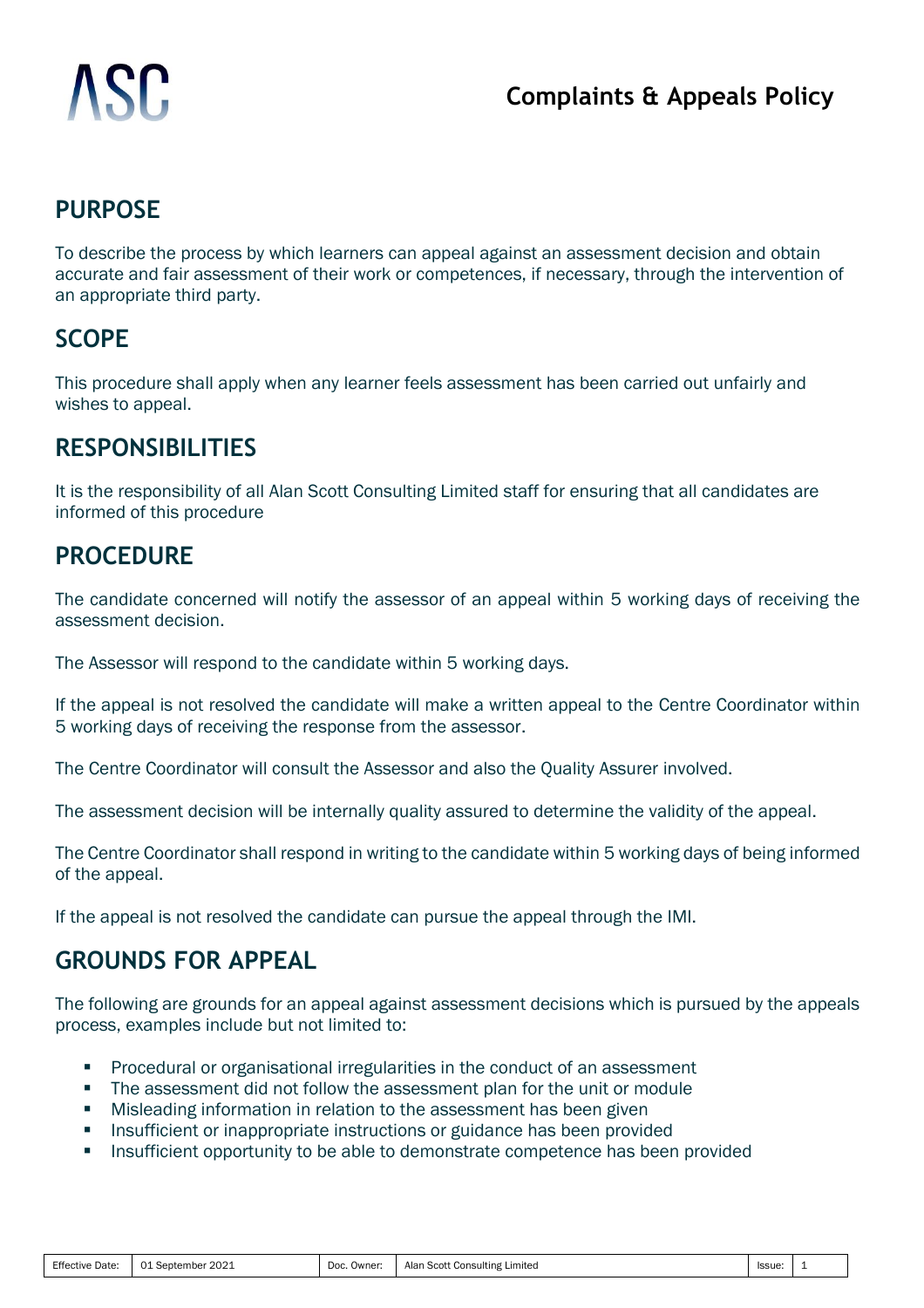# **Complaints & Appeals Policy**



### **COMPLAINTS**

If a candidate has a complaint against any aspect of Alan Scott Consulting Limited conduct in relation to qualification delivery or assessment should direct their complaint in writing to Alan Scott (see the contact details at the end of this policy).

# **WHISTLEBLOWER**

When making an allegation it is helpful to us if you would provide as much information and supporting evidence as possible to inform and support any investigation we carry out.

It is not essential to have clear evidence before making an allegation under this policy, but you will need to explain, as fully as you can, the nature of the allegation or circumstances that give rise to your concerns.

We will always aim to keep the identity of the person making the allegations confidential where asked to do so, although we cannot guarantee this. We may need to disclose their identity should the allegation lead to issues that need to be taken forward by other parties such as:

- the police, fraud prevention agencies or other law enforcement agencies (to investigate or prevent crime, including fraud)
- the courts (in connection with any court proceedings)
- the relevant regulatory authority (e.g. Awarding Organisation, Ofqual)

To raise concern under these whistleblowing arrangements please contact Alan Scott (see the contact details at the end of this policy).

#### Outcomes of an Investigation

If the investigation results in a proven case of malpractice or maladministration, we will take action against the relevant parties in accordance with our Malpractice and Maladministration Policy.

If the allegation is not proven by the investigation, provided the whistleblower did not deliberately raise an allegation which they knew to be untrue, no action will be taken against them.

If the allegation was made due to a genuine misunderstanding, the individual(s) (e.g. centre personnel, candidate) who have been the subject of the investigation will be expected to bear no malice or ill feeling towards their accuser. The Head of Centre must ensure that centre personnel do not mistreat the whistleblower.

*Centre Coordinator Alan Scott Consulting Limited 21 Chatham Avenue Lytham St Annes FY8 2RT*

| <b>Effective Date:</b> | 2021<br>-01<br>. Sentember | Doc.<br>Owner | Consulting '<br>Scott<br>Limited<br>Alar<br>$\sim$ $\sim$ $\sim$ | Issue.<br>. |  |
|------------------------|----------------------------|---------------|------------------------------------------------------------------|-------------|--|
|------------------------|----------------------------|---------------|------------------------------------------------------------------|-------------|--|